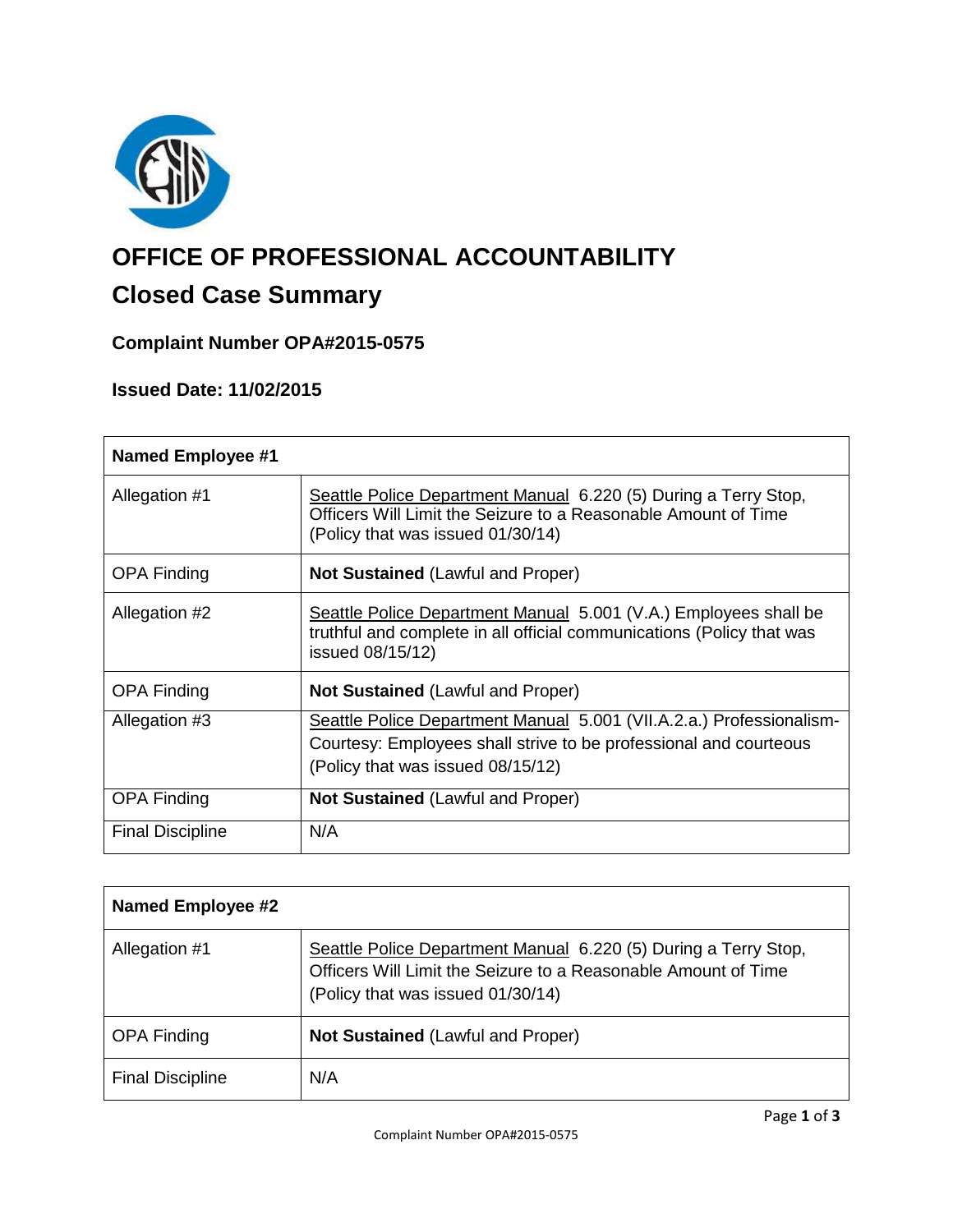#### **INCIDENT SYNOPSIS**

The named employees were dispatched to assist Seattle Fire Department Medics with a potential Domestic Violence (DV) incident between the complainant and his wife. The named employees detained the complainant to investigate and eventually determined that no DV crime occurred. A supervisor arrived at the incident and spoke with the complainant before he was released.

#### **COMPLAINT**

The complainant, an off-duty special agent for a federal law enforcement agency, alleged that the named employees detained him too long after they ran his name and determined that he had no warrants or protection orders against him. He further alleged that named employee #1 wrote inaccurate statements in his report and was unprofessional.

#### **INVESTIGATION**

The OPA investigation included the following actions:

- 1. Review of the complaint letter
- 2. Review on In-Car Videos (ICV)
- 3. Search for and review of all relevant records and other evidence
- 4. Interviews of SPD employees

#### **ANALYSIS AND CONCLUSION**

The evidence showed that the named employees conducted an investigation sufficient to satisfy department policy concerning primary investigation of DV incidents. The named employees did not detain the complainant longer than was required to complete this investigation. Named employee #1 documented the complainant's behavior in his incident report which caused him to believe that the complainant may have been intoxicated. The evidence showed that the report written by named employee #1 was consistent with what occurred during the incident. Named employee #1 described using his body positioning, words and tone to gain the complainant's compliance and he modulated his conduct as the complainant complied.

#### **FINDINGS**

#### **Named Employee #1**

Allegation #1

The weight of the evidence showed that the named employee conducted a sufficient investigation. Therefore a finding of **Not Sustained** (Lawful and Proper) was issued for *During a Terry Stop, Officers Will Limit the Seizure to a Reasonable Amount of Time*.